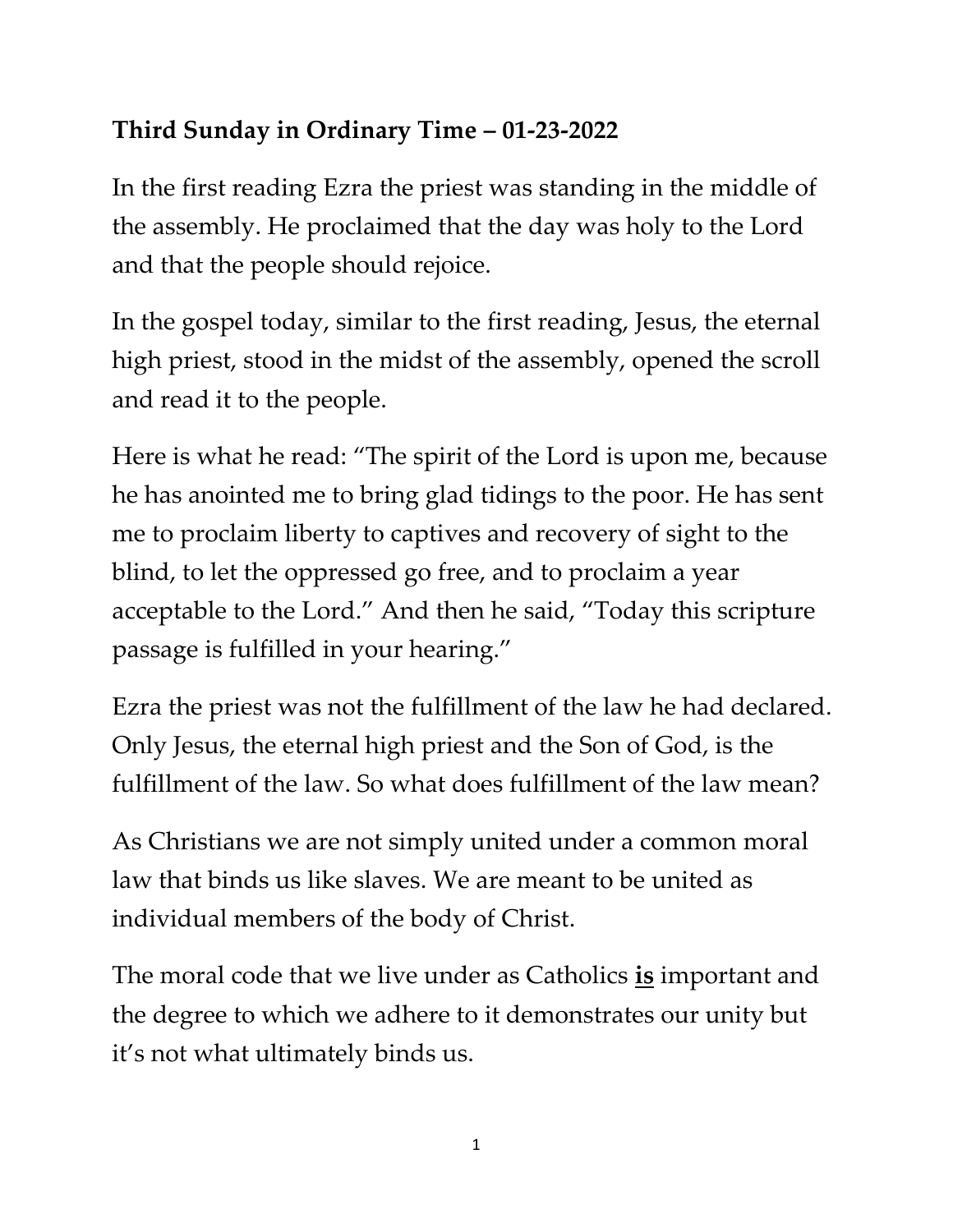What binds us and enables us to live according to this moral code is our full incorporation into the body of Christ.

And the more perfectly we imitate Christ the more spontaneously we will live the Christian life according to the teachings of the Catholic Church.

And there is no greater act that fulfills our incorporation into his Body than the **worthy** reception of Holy Communion at Mass.

When we approach the altar and the priest says, "The Body of Christ" and we respond "Amen" we are not simply saying "yes I believe that it is truly the Body, Blood, Soul and Divinity of Jesus Christ." We are actually saying yes to everything that the Church teaches with regards to faith and morals.

This is why Catholics who do not fully accept Church teaching are not in full communion with the Church and they should refrain from the reception of Holy Communion until they have a change of heart and mind and can be reconciled in the Sacrament of Reconciliation.

This is also why those who are not yet fully received into the Catholic Church must refrain from receiving Holy Communion as well – they don't really know what the Church teaches so they can't possibly be in full communion.

Ironically though, there are Protestant's sitting in pews at their local churches who are more in communion with the Catholic